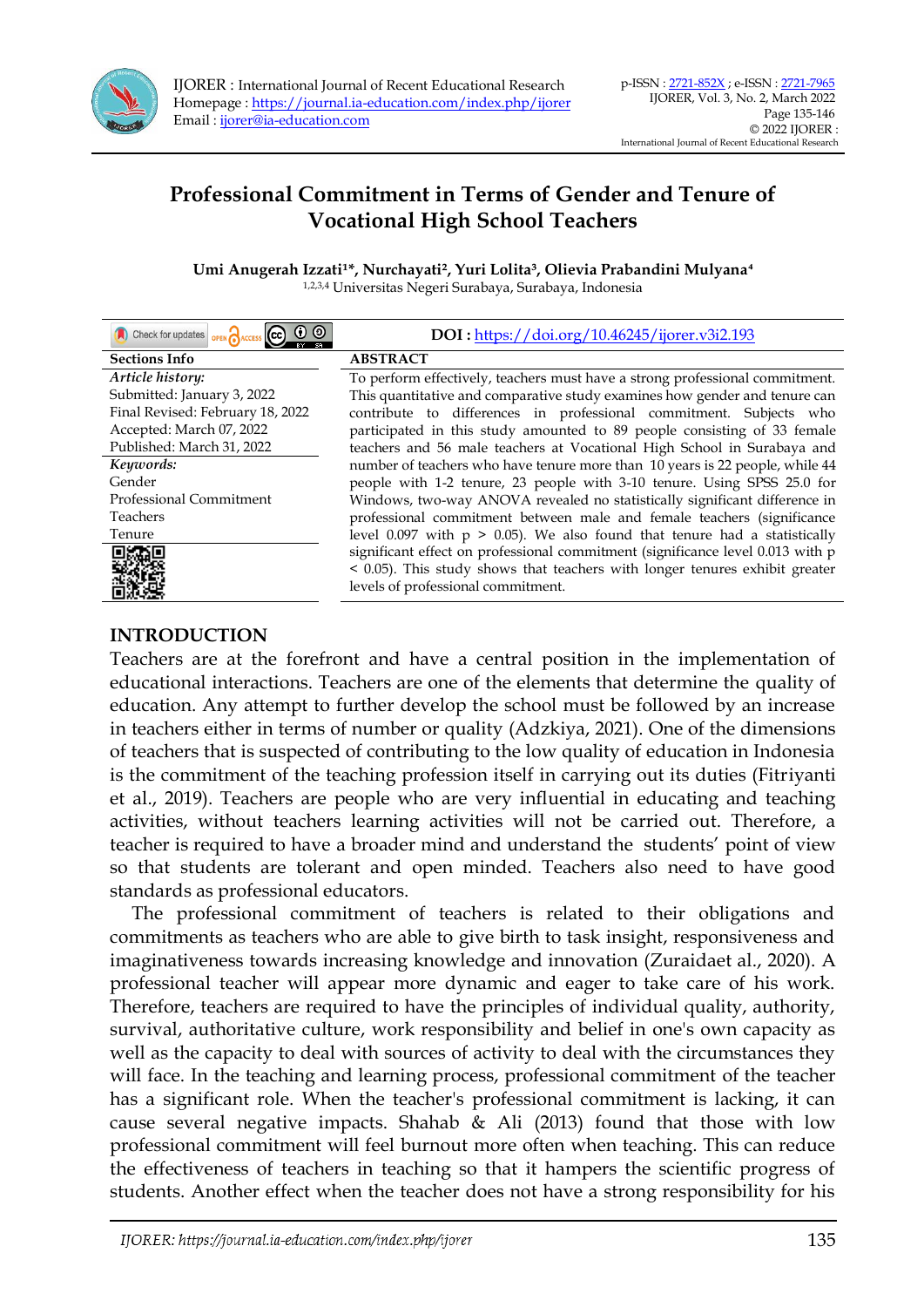work, namely being a teacher who has a high professional commitment, he will educate or work modestly and dos not comply with good decisions and work methodologies so that an innovative, dynamic and dialogical learning atmosphere will not occur (Marjuni & Suban, 2020). Thus, the commitment of teachers to the profession is very much needed in the implementation of education.

Commitment to the profession is present as a teacher's reference in acting and doing. There is a high commitment to the profession, so teachers and other education providers are trusted and can maintain the good name of the profession and its institutions (Ariani, 2021). The increased trust from all elements of society has also led to an increase in the number of community participation to the importance of education for the future of their children. So the commitment of teachers to the profession is very much needed in the world of education. Professional commitment is the relative strength of individual identification with involvement in a profession and includes belief in and acceptance of the goals and values of the profession, willingness to exert effort for the sake of the organization, and desire to maintain membership of a profession (Sulistiyoa et al., 2020). Meanwhile Chughatai & Zafar (2006) and Shoaib & Khalid (2018) explain that professional commitment is a sense of belonging, hard work and full contribution from employees.

Professional commitment is the relative strength of one's identification with and involvement in a particular profession and the desire to fight for a profession and to maintain this membership (Ucar et al., 2020). According to Ganji & Yazdi (2021) professional commitment is the belief and acceptance of various professional goals and values, the willingness to exert effort on behalf of the profession, and the desire to maintain membership in the profession. Elias (2006) and Lestari et al. (2021) said that professional commitment is a form of individual attachment to his profession. Bagraim (2003) suggests professional commitment as a belief in and acceptance of professional values, as well as a willingness to maintain a position in the profession. Based on some of these understandings, it can be concluded that professional commitment is the belief and acceptance of the goals, values of the profession with the willingness to direct efforts on behalf of the profession and the desire to maintain membership in the profession.

The concept of organizational commitment developed by Meyer & Allen (1991) is relatively well established, so it is believed that as the concept of organizational commitment is described by three different measurement components, the concept of professional commitment is also explained by three components (Bagraim, 2003). The three measurement components according to Bagraim (2003) are affective professional commitment (desire/passion/desire), continuous professional commitment (needs) and normative professional commitment (obligations). a) Affective Professional Commitment, is an identification, involvement and emotional bond with the profession in question (Bagraim, 2003). Individuals with a strong affective professional commitment will remain members of the profession because of the individual's desire (Meyer & Allen, 1991; Bagraim, 2003). b) Continuance Professional Commitment, is a commitment based on the individual's acknowledgment of the loss if leaving the profession. Individuals with a strong professional commitment to Continuance will continue to join their profession because they feel a loss if they leave their profession. (Meyer & Allen, 1991; Bagraim, 2003). c) Normative Professional Commitment, is a commitment based on a sense of obligation to the profession. Individuals with a strong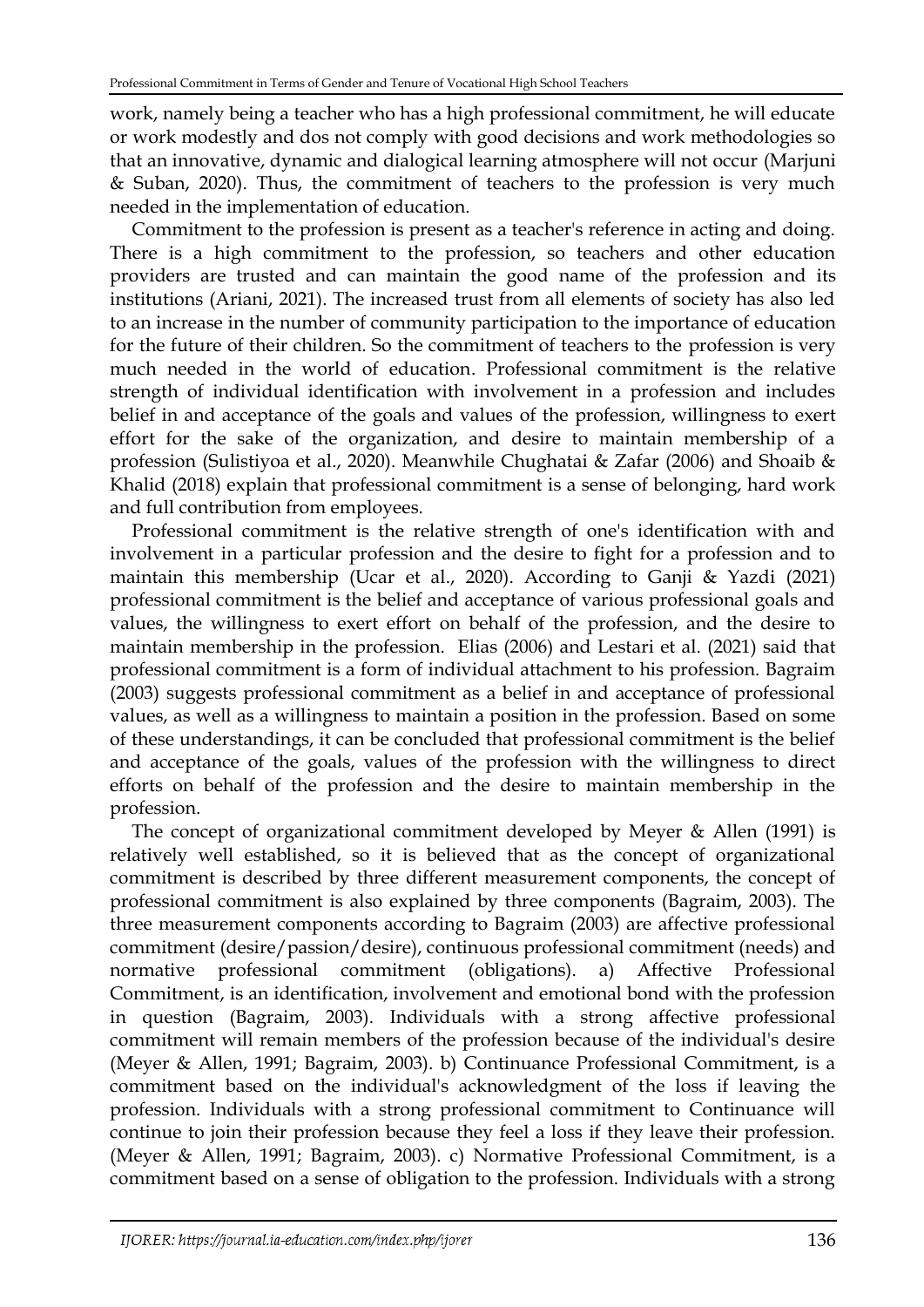normative professional commitment continue to study their profession because they feel they should. Normative professional commitment is usually formed because of effective professional socialization or because of the sacrifices that have been made by individuals to become members of the profession (Meyer & Allen, 1991; Bagraim, 2003).

In a preliminary study conducted through interviews with the principal and several teacher representatives from 3 majors, namely multimedia, office automation and governance as well as accounting and institutional finance in private schools in Surabaya, it shows that teachers have involvement in all activities that carried out by schools or activities related to their profession, teachers have good relationships with fellow teachers, there are teachers who provide ideas for the progress of the school and their profession. Teachers also have independence in carrying out their duties, always comply with applicable regulations, carry out their duties as teachers and have good dedication. In addition, teachers are also willing to participate in activities carried out to support their profession as teachers.

According to Yuniarto (2019), there are factors that influence professional commitment, including motivation, transformational leadership, service quality and satisfaction. Meanwhile Sood & Anand (2010) revealed that gender, marital status and teaching experience are also factors that can affect professional commitment. Research conducted by Nugroho & Haryanto (2019) shows that professional commitment has a positive and significant effect on tenure. Another study conducted by Islam & Das (2018) shows that there are significant differences in professional commitment due to gender variations in teachers. According to Connell (2009) gender is a sex-centered structure of social relations and a set of practices that bring differences between the sexes into the social process. According to Barron & Byrne (2004) gender is an attribute, behavior, personality characteristics and expectations related to biological sex in the prevailing culture. Furthermore, Santrok (2007) reveals that gender is a socio-cultural and psychological dimension of being male or female. The definition of gender used in this study is a biological difference or commonly referred to as male and female. Tenure is the length of time an individual has lived in an organization or 'organizational age'. Organizational age can be interpreted as an index of experience with organizations, because 'age' is an index of experience related to life in general (Kaur et al., 2010). The tenure is divided into three subgroups, namely; 1) 0- 2 years represents the initial stage; 2) 3-10 years represent the middle stage; 3) more than 10 years represents the final stage of a career. The existence of this division of work period is used as the basis for writing the division of the working period in this study.

Several studies that have been conducted have not discussed specifically related to professional commitment to gender and tenure. The research was conducted by Aghaei & Savari (2014) entitled 'The relationship between psychological empowerment and professional commitment of selected physical education teachers in Khuzestan province, Iran' with the subject of all physical education teachers in Khuzestan in the 2012-2013 academic year totaling 230 teachers. The results of the analysis show that there is a significant relationship between psychological empowerment and the professional commitment of the selected physical education teacher. The findings also show that there is a significant and positive relationship between psychological empowerment and the professional commitment of physical education teachers. Another study conducted by Akram et al., (2015) entitled 'Relationship of teacher competence with professional commitment and job satisfaction at secondary level' with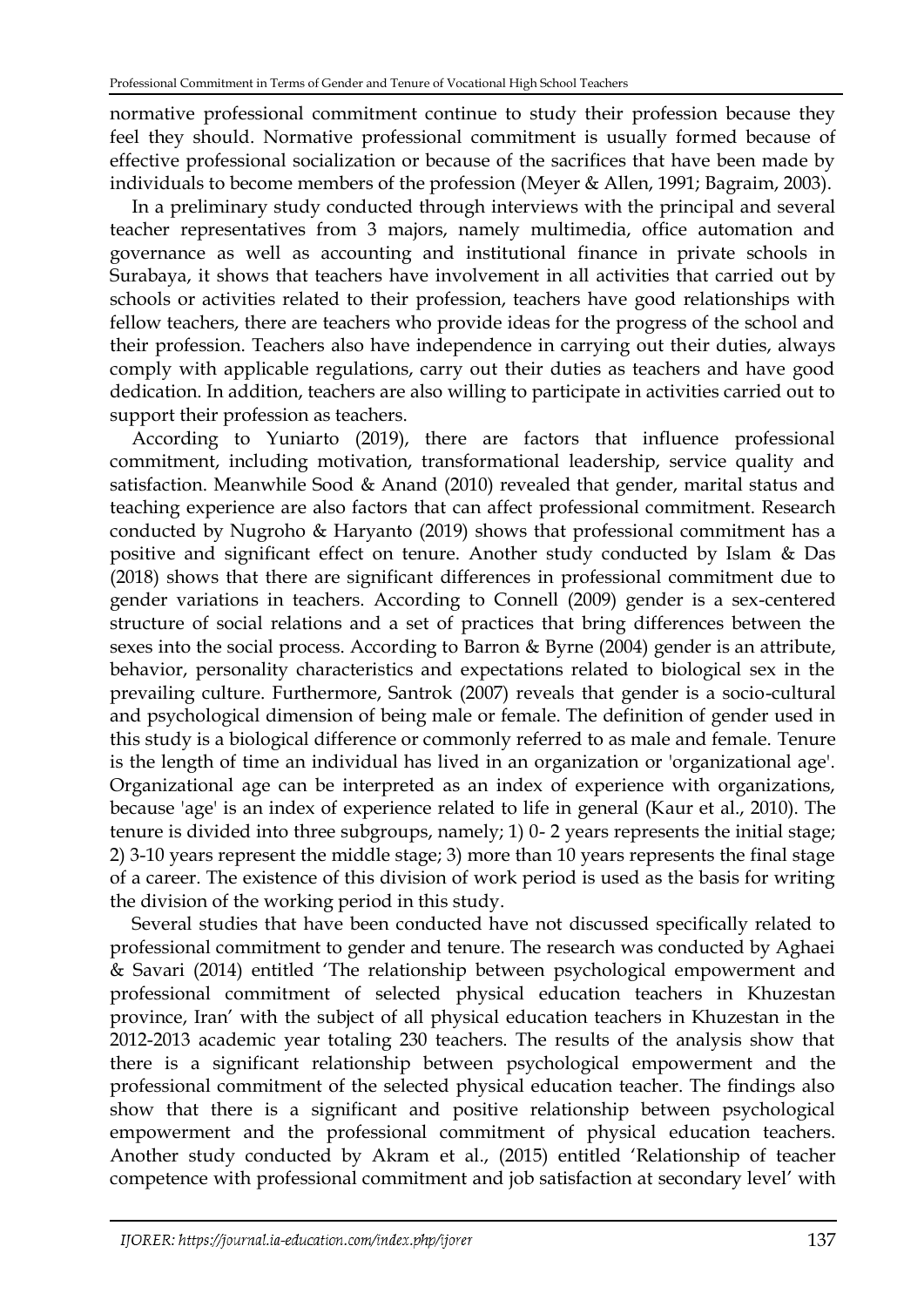the subject of secondary school teachers in public secondary schools in Punjab as many as 1100 middle school teachers (652 male & 448 female) were selected from 120 randomly selected schools. The results of this study indicate that there is a very positive and significant relationship between teacher competence and professional commitment, there is a positive and significant relationship between teacher competence and job satisfaction, and there is a very positive and significant relationship between teachers' professional commitment and their job satisfaction. Furthermore, research conducted by Jasemi et al., (2020) with the title 'The predictive power of moral intelligence on professional commitment of nurses' with the subject of 100 nurses working in the city's Urmia education center (Imam Khomeini Hospital, Taleghani, Motahari , Seyyed al-Shohada) and 300 patients selected by stratified random sampling. In general, the results of this study indicate the predictive power of moral intelligence on the important concept of nurse professional commitment. Appropriate training programs that increase the level of moral intelligence of nurses simultaneously affect the important concept of professional commitment.

Based on some of the studies above, it is known that no one has specifically examined differences in professional commitment in terms of gender and also years of service. Researchers also believe that men and women have differences in several ways which have been confirmed repeatedly in the research of Nixon (2012). However, there are differences between men and women that still need to be investigated further, one of which is the professional commitment variable (Rosyati et al., 2016). This study is also different from previous studies which mostly examined the professional commitment variables associated with or influenced by the variables of job satisfaction, job characteristics, attitude towards, psychological empowerment, OCB, self-efficacy and so on such as the example of research conducted by Liu et al., (2014). This study focuses more on differences in professional commitment in terms of demographic factors such as gender and tenure. Therefore, this study aims to determine differences in professional commitment in terms of gender and tenure of teachers.

# **RESEARCH METHOD**

#### **Sample**

The subjects of this research are teachers who work in Vocational High Schools in Surabaya. The subjects of this study amounted to 89 teachers. The sampling technique used is a saturated sample because the entire population is used as a sample. According to Sugiyono (2015) saturated sample is a sampling technique when the existing population is used as a whole sample.

| Characteristics | F  | Percentage |
|-----------------|----|------------|
| Gender          |    |            |
| Male            | 56 | 62.9       |
| Female          | 33 | 37.1       |
| <b>Tenure</b>   |    |            |
| 1-2 years       | 44 | 49.4       |
| 3-10 years      | 23 | 25.8       |
| $>10$ years     | 22 | 24.7       |

**Table 1**. Demographic characteristics of the research sample.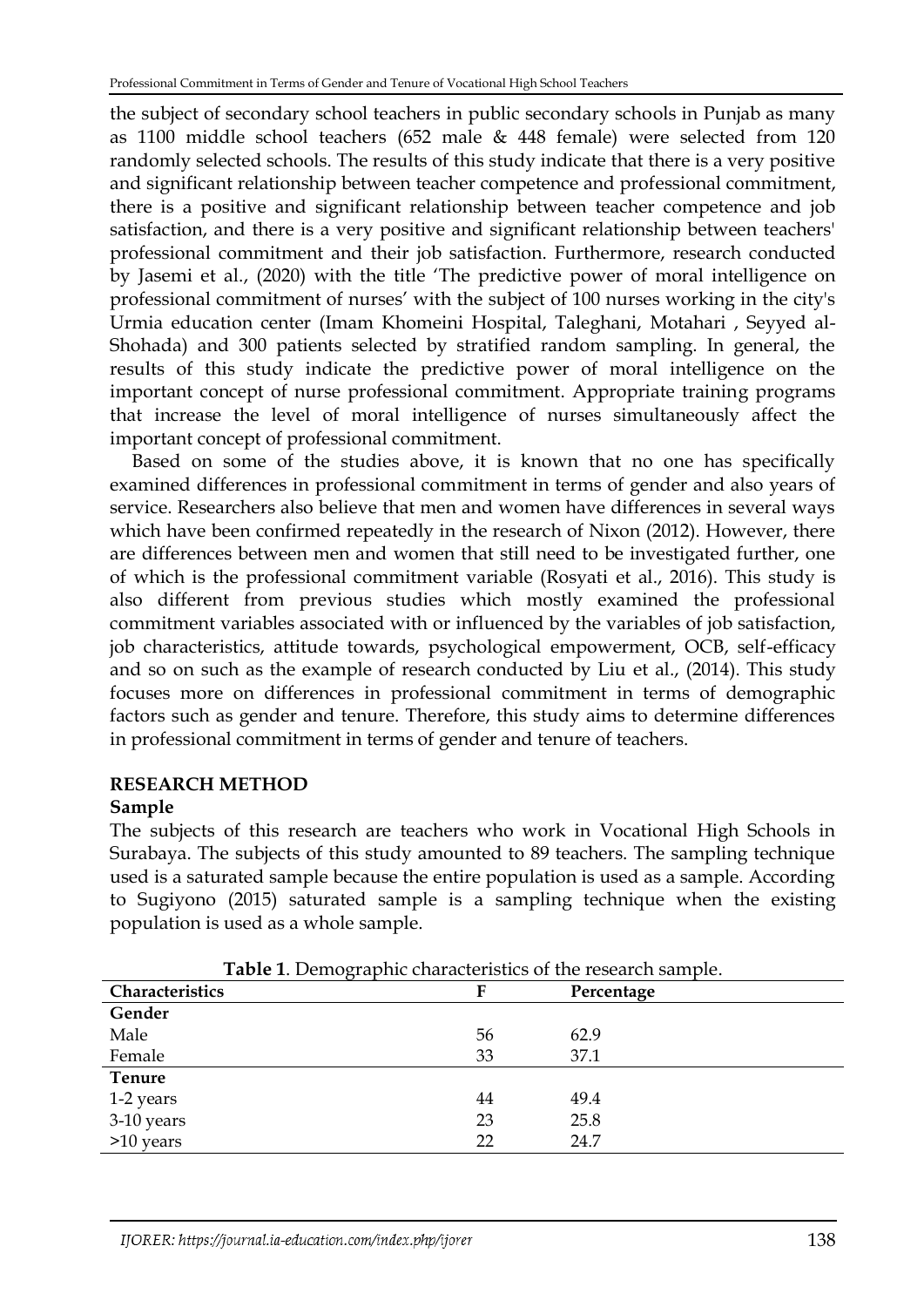Table 1 explains that most of the teachers who were the subjects of this study were female teachers, as many as 33 people (37.1%), while the male teachers were 56 people (62.9%). In addition, the description of tenure shows that tenure is more than 10 years, as many as 22 people (24.7%), while 44 people (49.4%) with a tenure 1-2 years, and 23 people (25.8%) with 3-10 tenure.

### **Instrument and Procedures**

Demographic sheet. All participants reported regarding their gender and tenure, there were three groups: 1-2 years, 3-10 years and more than 10 years. Professional commitment scale. The scale of professional commitment was prepared by the research team based on the dimensions of professional commitment according to Bagraim (2003); Meyer & Allen (1991) are affective professional commitment, continuance professional commitment and normative professional commitment. As for what is used is a Likert scale with 5 answer choices. The five alternative answers are Strongly Not Appropriate (STS), Not Appropriate (TS), Neutral (N), Appropriate (S), and Very Appropriate (SS). The scale validity test in this study was carried out using the corrected item total correlation with the help of SPSS 25.0 software for windows. The results of the validity test on the professional commitment scale used are from a total of 18 items, 3 items are declared invalid and 15 items are declared valid. While the reliability test in this study used alpha cronbach with the help of SPSS 25.0 software for windows. The reliability test results of the professional commitment scale have a Cronbach's alpha value of 0.812 so that the measuring scale is said to have satisfactory reliability and is feasible to use.

## **Procedure**

The procedure of this research is as 1) Identifying literature, creating scale and duplicating scales; 2) Distribute the scale for a pilot test on teachers; 3) Collecting a trial scale that has been filled out by the teacher; 4) Trial scale data analysis was carried out. The results of the data analysis of the trial scale show valid and reliable results so that they can be used for research; 5) Doubling the scale of professional commitment that has been valid and reliable; 6) Conducting research data collection on teachers; 7) The research team conducted data analysis using the SPSS program.

## **RESULTS AND DISCUSSION**

Data analysis in this study used a different test. Based on the results of data processing using SPSS 25.0 for Windows, a description of the statistical results can be seen in Table 2.

| <b>Table 2.</b> Description of Statistical Results. |               |    |     |     |       |                 |
|-----------------------------------------------------|---------------|----|-----|-----|-------|-----------------|
| Gender                                              | <b>Tenure</b> | N  | Min | Max | Mean  | <b>Standard</b> |
|                                                     |               |    |     |     |       | Deviation       |
| Male                                                | 1-2 years     | 25 | 46  | 62  | 53.80 | 4.359           |
|                                                     | 3-10 years    | 15 | 46  | 66  | 56.60 | 6.379           |
|                                                     | $>10$ years   | 16 | 48  | 66  | 56.81 | 4.983           |
|                                                     | Total         |    |     |     | 55.41 | 5.249           |
| Female                                              | 1-2 years     | 19 | 46  | 66  | 54.95 | 6.285           |
|                                                     | 3-10 years    | 8  | 49  | 65  | 58.50 | 6.886           |
|                                                     | $>10$ years   | 6  | 56  | 71  | 60.50 | 5.648           |
|                                                     | Total         |    |     |     | 56.82 | 6.545           |
| Total                                               | 1-2 years     |    |     |     | 54.30 | 5.241           |

IJORER: https://journal.ia-education.com/index.php/ijorer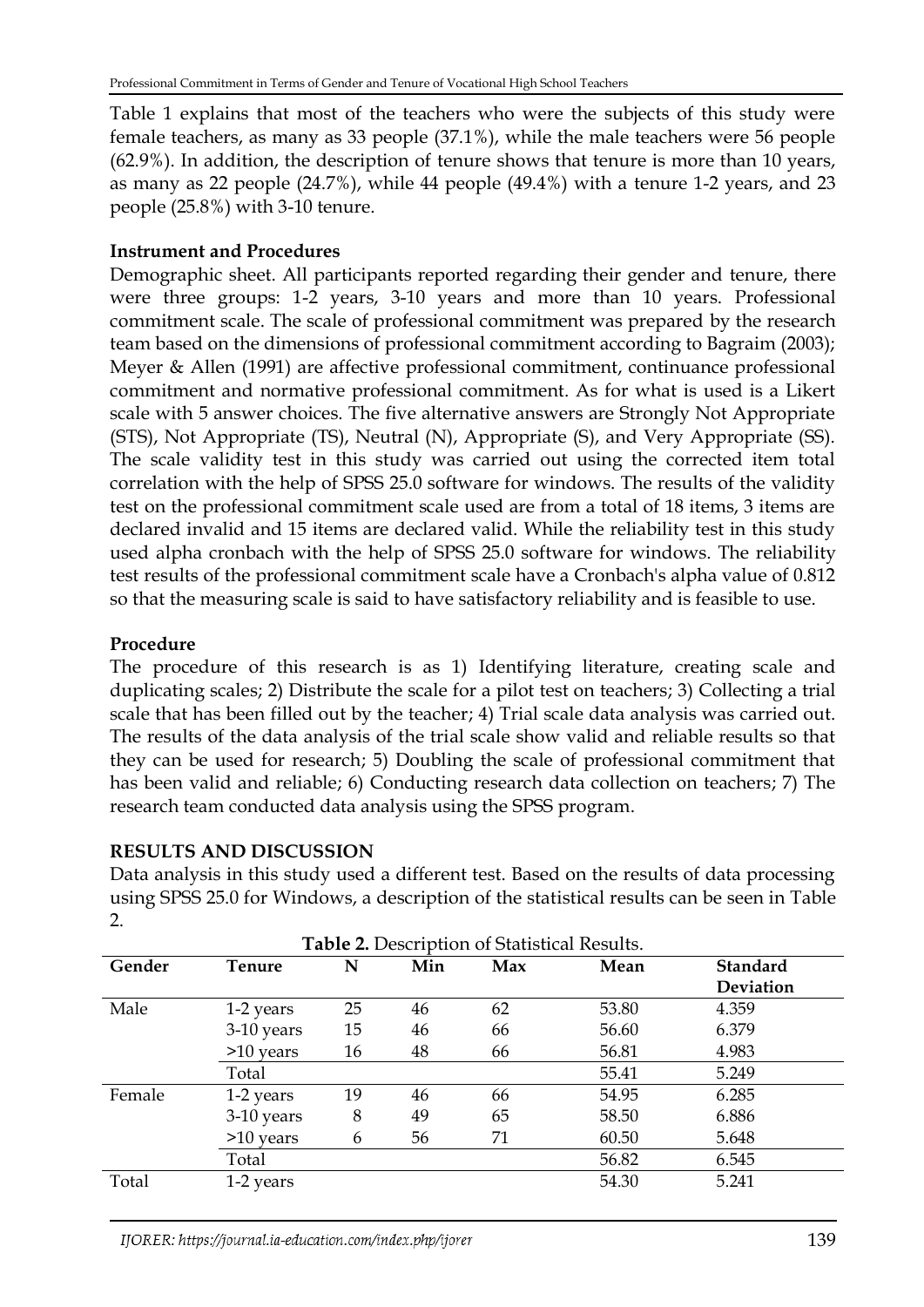| Professional Commitment in Terms of Gender and Tenure of Vocational High School Teachers |  |
|------------------------------------------------------------------------------------------|--|
|------------------------------------------------------------------------------------------|--|

| Gender | Tenure       | Min | Max | Mean  | <b>Standard</b><br>Deviation |
|--------|--------------|-----|-----|-------|------------------------------|
|        | $3-10$ years |     |     | 57.26 | 6.461                        |
|        | $>10$ years  |     |     | 57.82 | 5.306                        |
| Total  |              |     |     | 55.93 | 5.768                        |

In Table 2 it is known that the overall average of the subject's assessment of professional commitment when viewed from the gender and years of service of teachers in vocational high schools. The data analysis technique used a two-way Anova test with the help of SPSS 25.0 software for windows. The two-way ANOVA test can be carried out if the data meets the assumptions made through the assumption test consisting of a normality test and a homogeneity test. Normality test is a procedure carried out with the aim of knowing the data obtained from a normally distributed population or not. The normality test in this study used the Kolmogrov Smirnov test. A data distribution can be said to be normal if the significant value is more than 0.05 and if the value of . Based on the significance of 0.05, the data is normally distributed. The following are the results obtained by the normality test:

Based on the results obtained, it is known that the significance value generated is 0.562 where the value is greater than 0.05 ( $\alpha$ =5%) so it can be concluded that the residual ANOVA model in the test of differences in professional commitment based on gender and teacher tenure is normally distributed. So the first condition to be able to do a two-way ANOVA is fulfilled. Homogeneity test is a procedure intended to see that two or more groups of data come from populations that have the same variation. This study uses Lavene's test whose calculations are assisted by SPSS 25.0 for windows. After performing the calculations, the following results were obtained:

Based on the results that have been obtained after doing the calculations, the significant value of the homogeneity test obtained is 0.231. According to the basis for making the decision on the homogeneity test, if the significance value shows the result 0.05, the variance of the data group comes from the same or homogeneous population. So the second requirement to be able to perform a two-way ANOVA analysis is fulfilled. The hypothesis test used in this study is a two-way Anova comparative test using SPSS 25.0 for windows. There is a basis for decision making in hypothesis testing, namely if the significance value shown in the SPSS application shows 0.05 then H0 is rejected and Hα is accepted or in other words there is a significant difference. However, if a significant value shows the result > 0.05, then H0 is accepted and Hα is rejected or it can be interpreted as there is no significant difference in the tested variables. The results showing differences in professional commitment in terms of gender and tenure are presented in Table 5.

| <b>Table 5.</b> Two-way Alno VA results. |     |                    |           |       |                       |  |
|------------------------------------------|-----|--------------------|-----------|-------|-----------------------|--|
| Variable                                 |     |                    |           | Sig.  | Ket                   |  |
| Gender                                   | and | Professional 2.822 |           | 0.097 | No difference         |  |
| Commitment                               |     |                    |           |       |                       |  |
| Tenure                                   | and | Professional 4.578 |           | 0.013 | There is a difference |  |
| Commitment                               |     |                    |           |       |                       |  |
| Professional                             |     | – Commitment       | and 0.320 | 0.727 | No difference         |  |
| Gender and Tenure                        |     |                    |           |       |                       |  |

**Table 3.** Two-way ANOVA results.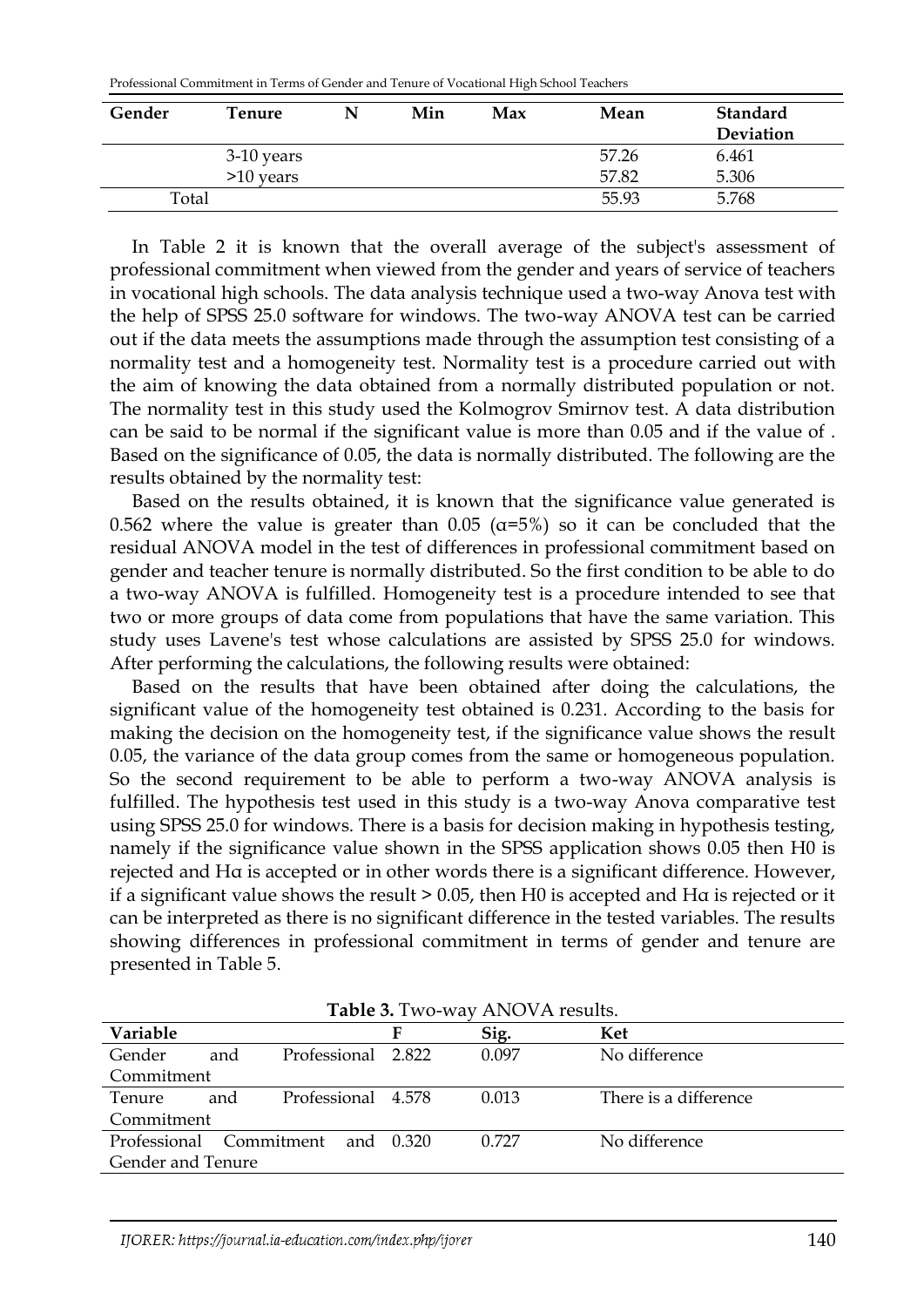Based on the results of the two-way ANOVA test that has been carried out in Table 3, it can be seen that the test results on the gender variable resulted in a significance value of F of 0.097 where the value is greater than 0.05 ( $\alpha$  = 5%) so that H0 is accepted. These results indicate that there is no significant difference in professional commitment in terms of gender. Tests on the variable period of service resulted in a significance value of F of 0.013 where the value is smaller than 0.05 ( $\alpha$  = 5%) so that H0 is rejected. These results indicate that there is a significant difference in professional commitment in terms of the teacher's tenure. Another thing that can be concluded is that the interaction of gender and tenure does not provide a significant difference in the professional commitment of teachers, which is indicated by a significance of 0.727 where the value is greater than 0.05 ( $\alpha$  = 5%). So it can be concluded that there is no significant difference between the professional commitment of teachers in terms of gender and tenure.

The purpose of this research is to find out whether there are differences in professional commitment when viewed from gender and years of service. Based on the results of the two-way ANOVA test that has been carried out in Table 5. It is known that the gender group got an  $F = 2.822$  and a significant value of 0.097. These results indicate that there is no significant difference between professional commitment to teachers when viewed from gender. In the tenure, the value of  $F = 4.578$  and the significance value of 0.013. These results indicate that there is a significant difference between professional commitment to teachers when viewed from the teacher's tenure.

Based on the results of data analysis that has been carried out on 89 teachers working in vocational high schools in Surabaya with information from 56 male teachers and 33 female teachers. When viewed from the period of work, 44 teachers have worked for a period of 1 to 2 years, 23 teachers have worked for a period of 3 to 10 years, and 22 teachers have worked for more than 10 years. Based on the results of statistical tests that have been carried out, it can be concluded that there is no difference between professional commitment in terms of gender and tenure. In the gender group, there was no significant difference between the professional commitment of male and female teachers. This shows that female teachers and male teachers have the same professional commitment in terms of responsibility for their work, male and female teachers also have no difference when creating an innovative, dynamic and dialogical learning atmosphere, and in terms of feeling burnout when teaching male and female teachers. Therefore, male teachers and female teachers have the same professional commitment. The results of this study are in line with research conducted by Meriç & Erdem (2020) with the title 'Prediction of professional commitment of teachers by the job characteristics of teahing profession' which uses a t-test to determine professional commitment based on demographic factors, one of which is gender and get results if there is no difference in commitment professionals on male and female teachers.

Research from Meriç & Erdem (2020) was conducted on 327 teachers working in 10 primary schools and 8 junior high schools. The result in this study was that no significant gender differences were detected in the participants' perceptions of job characteristics and levels of professional commitment. Therefore, it can be said that the gender of the participants did not affect the perception of job characteristics and level of professional commitment. The results of this study also show results that are in line with research conducted by Gera & Kumari (2018) which revealed that there was no difference in the professional commitment scores of female teacher educators in Patiala district. Research conducted by Gera & Kumari (2018) conducted by 60 teachers who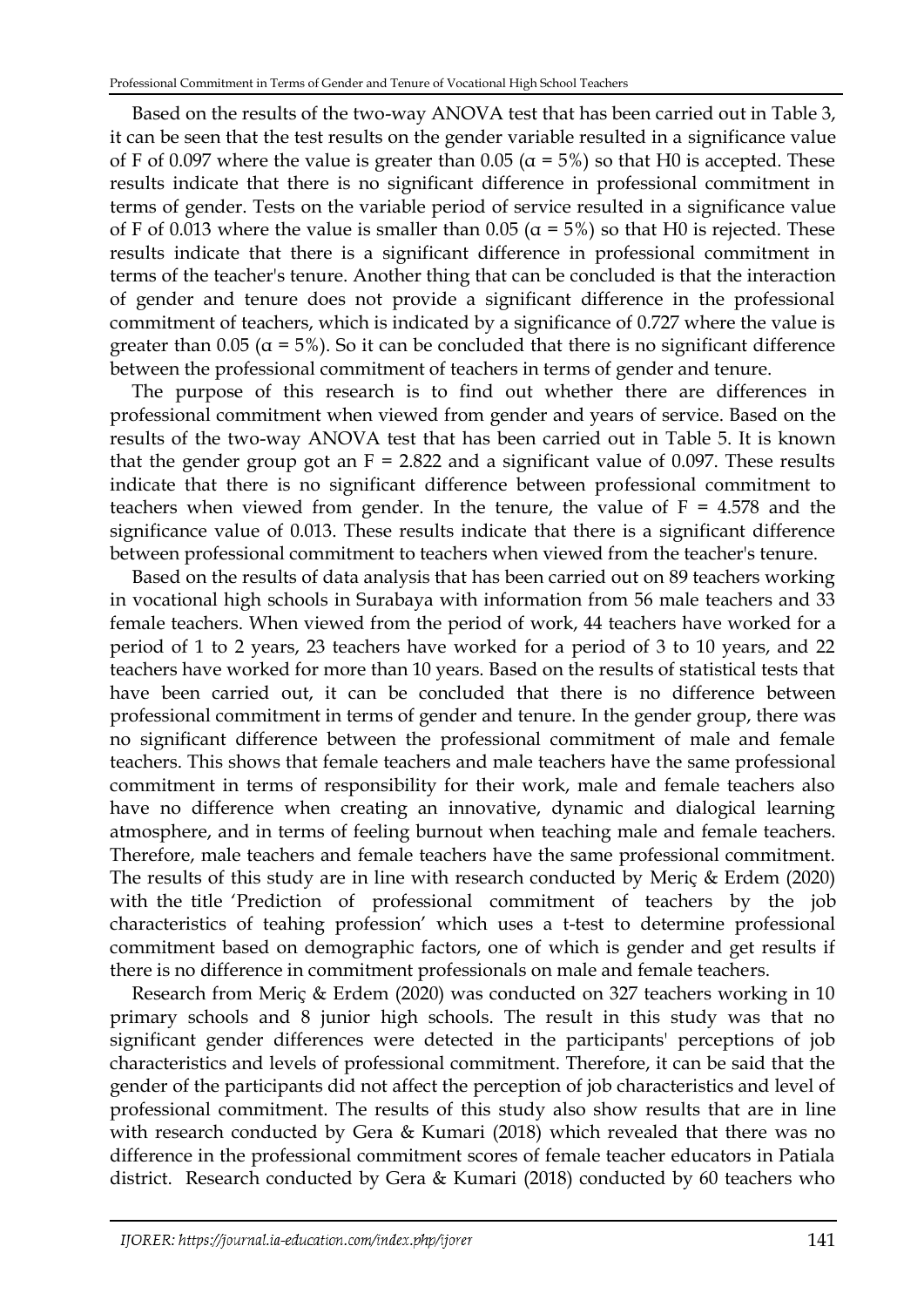have a low level of commitment. The results of this study indicate that the overall professional commitment of male and female secondary school teachers is 1.37, which is not significant. This shows that male and female teachers in secondary schools are not significantly different on the overall professional commitment variable. In addition, the results of this study also show that research conducted by Arjunan & Balamurugan (2013) also obtained the same results, namely, on average, female teacher educators, teaching at Jammu district education universities are no different from male teacher educators. In line with this study, research conducted by Bashir (2017) found that there was no significant difference in professional commitment between male and female teachers. Bashir (2017) entitled 'Job satisfaction of teachers in relation to professional commitment', this study was conducted on 300 secondary school teachers, namely 150 male and 150 female Punjab secondary school teachers in India showing the results that there was no significant difference between boys and girls. male and female secondary school teachers in professional commitment.

Tenure is divided into three categories based on participant demographic data, namely the period of 1 to 2 years, 3 to 10 years, and more than 10 years. The results show that there is a significant difference between the professional commitment of teachers who have a working period of 1 to 2 years and teachers who work more than 10 years. The average value of teachers with longer working experience or working period of more than 10 years has a higher level of professional commitment than teachers with less than 10 years of service. This happens because teachers who have a working period of more than 10 years have more experience in teaching so that they can create more innovative learning and are not easily bored when teaching. This is in line with the research that has been done by Arjunan & Balamurugan (2013) with professional commitment of teachers working in tribal area schools which has the aim of identifying the level of professional commitment of teachers working in tribal area schools and conducting sub-dimensions using t-test on gender, years of service, and religion. The results obtained are that there is a significant difference between teachers who have teaching experience below 5 years, above 5 to 10 years and above 10 to 15, if their teaching experience is higher, then, their professional commitment will also be higher and if their teaching experience is lower, then their professional commitment will also be lower. The results of this study are also in line with research conducted by Badhwar (2014) which shows that teacher educators who are highly experienced or have a longer working period are more professionally committed than teacher educators who are less experienced.

Professional commitment has three aspects, namely affective professional commitment, continuance professional commitment and normative professional commitment. (Bagraim, 2003; Meyer & Allen, 1991). On affective professional commitment, teachers with strong affective professional commitment will always follow the development of their profession, subscribe to periodical publications of their profession, attend various professional meetings, and participate in professional associations. This is continuous with the aspect of continuous professional commitment where teachers who have a strong continuous professional commitment will continue to join their profession because they feel a loss if they leave their profession. As an illustration, a teacher with a strong continuance professional commitment is less likely to engage in professional activities other than those required to maintain membership in the profession. Furthermore, on the aspect of normative professional commitment,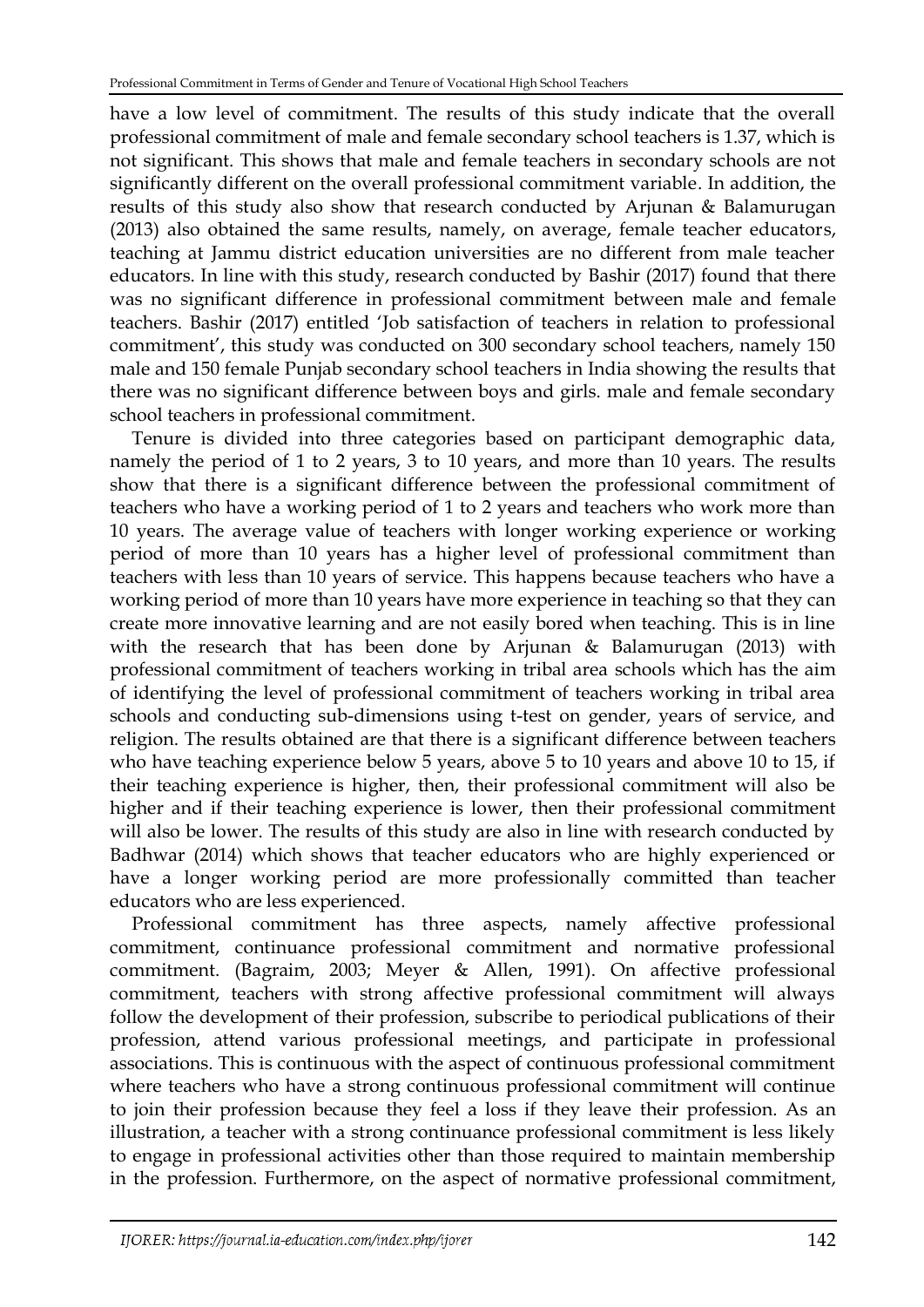teachers with strong normative professional commitments continue to study their profession because they feel they should. Normative professional commitment is usually formed because of effective socialization of the profession or because of the sacrifices that have been made by individuals to become members of the profession.

The results of the study are in line with research conducted by Shoaib & Khalid (2018) with the title 'Commitment with the teaching profession: demographical view of teacher educators'. The purpose of this study was to explore the professional commitment of teachers (teacher educators) working in the government of Higher Education for Primary Teacher Institutions in Punjab and using t-test and two-way ANOVA data analysis techniques were applied to determine the significant difference between professional commitment and demographic characteristics. such as gender, location or place of work and years of service. The results of this study indicate that male and female teachers are about their commitment in different commitment domains. The results showed that there was no significant difference between male and female teachers on the Professional commitment scale.

The research conducted by Shoaib & Khalid (2018) also found rural and urban teachers about their commitment in different commitment domains. In addition, the results of ANOVA research between GCET teachers who have different experiences to determine their commitment on the professional commitment scale. According to experience, teachers are divided into three categories, namely less than 10 years, 10 to 20 years and 21 to 30 years. The results of the analysis showed that there was a significant difference (F= 13.89, p<0.001) between teachers with different experiences on the overall professional commitment scale. Further results of this study also show that there are significant differences in all domains of professional commitment except collegial participatory leadership. The results of the study also illustrate the picture that commitment increases with increasing experience.

## **CONCLUSION**

This study aims to determine the differences in the professional commitment of teachers in terms of gender and tenure. Based on the results of the study there is no significant difference between the professional commitment of teachers in terms of gender. Male and female teachers as well as teachers who have a working with the same conditions, the same responsibilities and the same educational demands. In addition, teachers with longer tenures are also known to have a higher professional commitment. This result is known because gender affects teacher behavior in terms of responsibility for their work, in terms of creating an innovative, dynamic and dialogical learning atmosphere, and in terms of feeling burnout while teaching. The limitations of this study include only vocational high school teachers who work in one of the foundations in Surabaya and only small number of subjects. The results reveal that there is no difference in professional commitment when viewed from teacher gender. In addition, the results of this study also show that the teacher's tenure can increase professional commitment. The results of this study also show that there is no difference in the commitment of professional teachers in terms of gender and tenure. The results of this study, the researchers recommend that in selecting prospective teachers it is not necessary to consider a particular gender because both male and female teachers have shown the same commitment in carrying out their gender roles. In addition, it is recommended that teachers be given many opportunities to learn and develop themselves in carrying out their profession as teachers. A long working period can also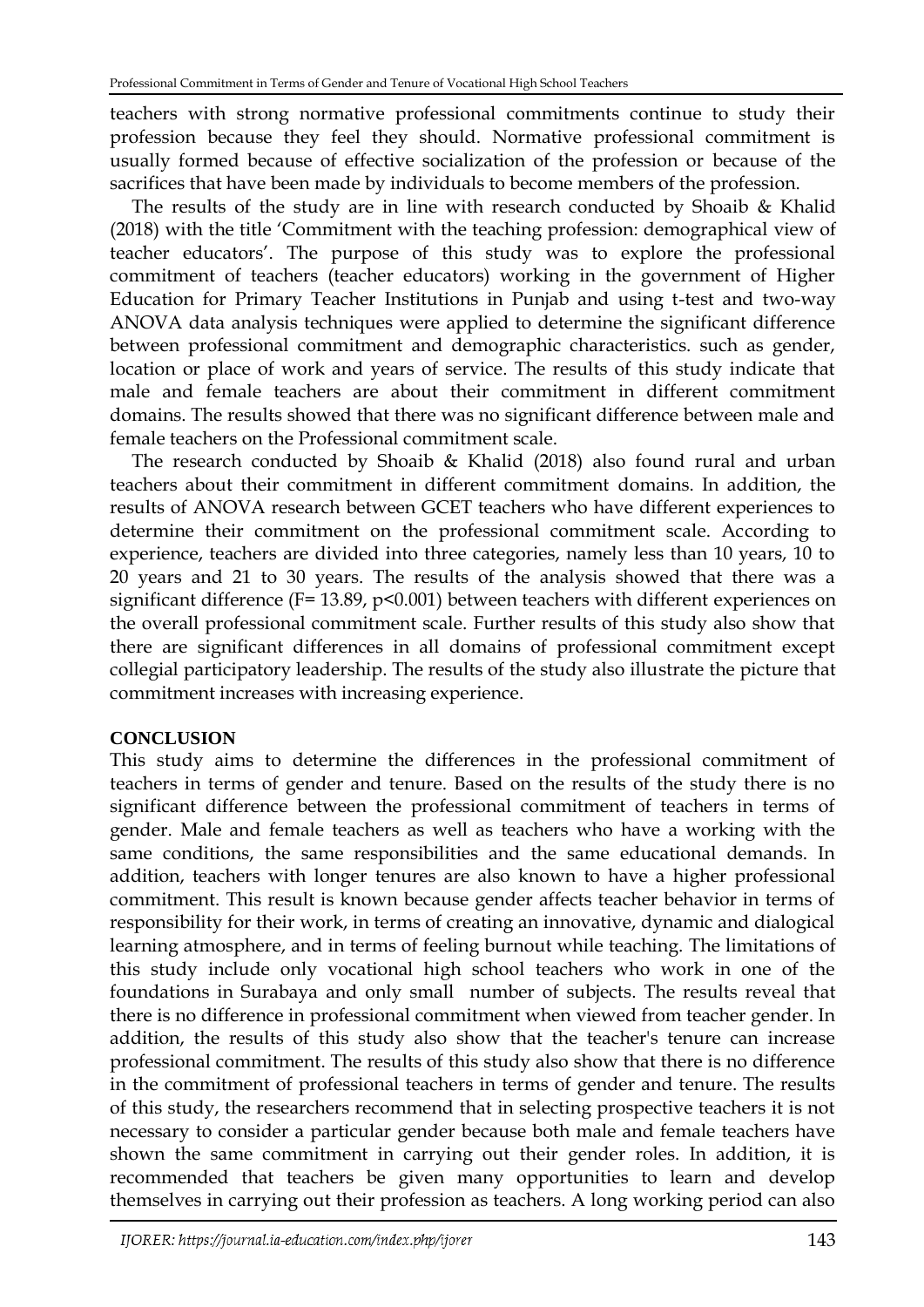be a consideration in providing opportunities for teachers to always work. Further researchers are suggested to be able to examine professional commitment based on demographic factors that have not been studied and see whether other variables such as culture or organizational climate can influence professional commitment.

#### **REFERENCES**

- Adzkiya, A. (2021). Pengaruh gaya kepemimpinan transformasional kepala sekolah, iklim sekolah dan komitmen profesional guru terhadap kinerja guru (studi kasus di MTS ma'arif NU kabupaten Banyumas). *Jurnal Ekonomi, Bisnis, Dan Akuntansi*, *22*(4), 492–500. <https://doi.org/10.32424/jeba.v22i4.1772>
- Aghaei, N., & Savari, M. (2014). The relationship between psychological empowerment and professional commitment of selected physical education teachers in Khuzestan province, Iran. *European Journal of Experimental Biology*, *4*(4), 147–155. <https://doi.org/10.37506/v20/i1/2020/mlu/19449>
- Akram, M., Malik, M. I., Sarwar, M., Anwer, M., & Ahmad, F. (2015). Relationship of teacher competence with professional commitment and job satisfaction at secondary level. *International Journal of AYER*, *4*(July), 58–70.
- Ariani, S. (2021). Apakah peningkatan hasil belajar siswa dipengaruhi oleh komitmen profesi guru dan penyusunan perangkat pembelajaran?. *Gema Wiralodra*, *12*(1), 1–16. <https://doi.org/10.31943/gemawiralodra.v12i1.147>
- Arjunan, M., & Balamurugan, M. (2013). Professional commitment of teachers working in tribal area schools. *International Journal of Current Research and Development*, *2*(1), 65–74.
- Badhwar, D. M. (2014). Professional commitment and accountability of teachers. *International Refereed Journal of Reviews and Research*, *2*(2), 1–7.
- Bagraim, J. J. (2003). The dimensionality of professional commitment. *SA Journal of Industrial Psychology*, *29*(2), 6-9[. https://doi.org/10.4102/sajip.v29i2.104](https://doi.org/10.4102/sajip.v29i2.104)
- Bashir. (2017). Job satisfaction of teachers in relation to professional commitment. The *International Journal of Indian Pscyology*, *4*(4), 52-59.<https://doi.org/10.25215/0404.007>
- Barron, R. A., & Byrne, D. (2004). *Psikologi sosial (Edisi kesembilan)*. Jakarta: Erlangga.
- Connell, R. (2009). *Gender in world perspective (Second Edi)*. Great Britain: MPG Books.
- Chughatai dan Zafar. (2006). Antecedents and consequences of organizational commitment among pakistani university teachers. *Applied H.R.M. Research*, *11*(1), 39-64.
- Elias, R. Z. (2006). The impact of professional commitment and anticipatory socialization on accounting students' ethical orientation. *Journal of Business Ethics*, *68*(1), 83–90. <https://doi.org/10.1007/s10551-006-9041-5>
- Fitriyanti, I., Hardhienata, S., & Muharam, H. (2019). Peningkatan komitmen profesi guru melalui pengembangan kepribadian dan pemberdayaan. *Jurnal Manajemen Pendidikan*, *7*(2), 808–815.<https://doi.org/10.33751/jmp.v7i2.1330>
- Ganji & Yazdi. (2021). Identifying the factors affecting professional turnover intention among the auditors. *Iranian Journal of Accounting, Auditing & Finance*, *5*(3), 83-106. <https://doi.org/10.22067/ijaaf.2021.40754>
- Gera & Kumari. (2018). Effect of stress management programme on professional commitment of secondary school teachers. *Cosmos Impact Factor*, *5*(3), 965-968.
- Islam, D. R., & Das, M. (2018). Professional commitment among B. Ed . Teacher educators of malda district in West Bengal. *International Journal of Creative Research Thoughts (IJCRT),* 6(2), 806–835.
- Jasemi, M., Habibzadeh, H., Gharaaghaji, R., & Karimi, P. (2020). The predictive power of moral intelligence on professional commitment of nurses. *Medico-Legal Update*, *20*(4), 1279–1284. <https://doi.org/10.37506/mlu.v20i4.2005>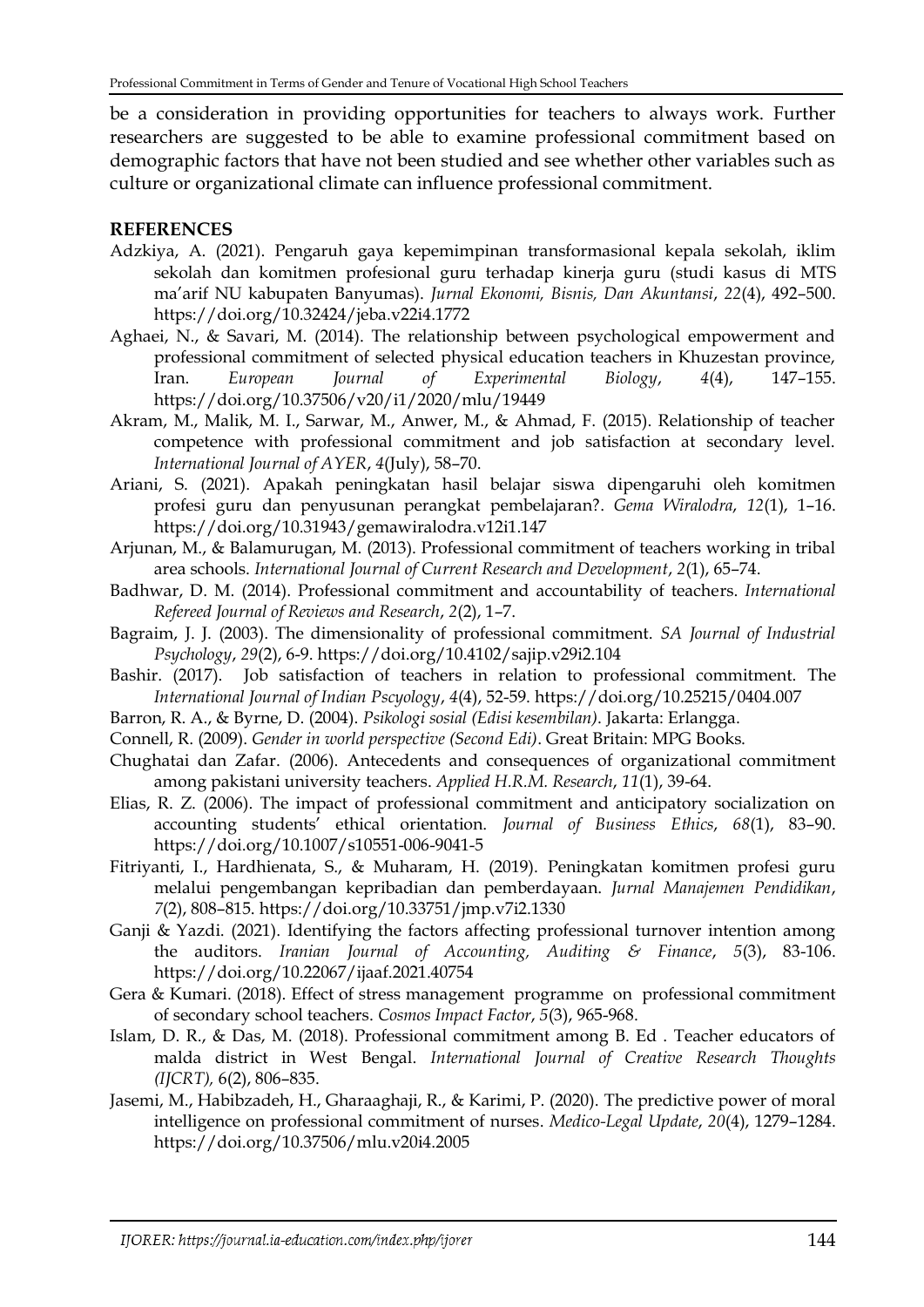- Kaur, K., Sandhu, H. S. & Kaur (2010). Career stage in organizational commitment: Empirical evidence from Indian banking industry. *International Journal of Business and Management, 5*(12), 141–152.
- Lestari, Izzati, Adhe & Indriani. (2021). Professional commitment: Its effect on kindergarten teachers' organizational citizenship behavior. *Cypriot Journal of Educational Sciences*, *16*(4), 2037-2048.<https://doi.org/10.18844/cjes.v16i4.6072>
- Liu, Lou & Shih. (2004). The investigation of stem self-efficacy and professional commitment to engineering among high school students. *South African Journal of Education*, *34*(2), 1-15.
- Marjuni, A., & Suban, A. (2020). Profil guru harapan masa depan. *Al Asma : Journal of Islamic Education, 2*(1), 13.<https://doi.org/10.24252/asma.v2i1.13361>
- Meyer, J. P., & Allen, N. J. (1991). A three-component conceptualization of organizational commitment. *Human Resource Management Review*, *1*(1), 61–89.
- Meriç & Erdem (2020). Prediction of professional commitment of teachers by the job characteristics of teahing profession. *Educational Administration*, *26*(2), 449-494. <https://doi.org/10.14527/kuey.2020.010>
- Nixon, R. (2012). Matters of the brain: why men and women are so different. *Live Science*. <https://www.livescience.com/20011-brain-cognition-gender-differences.html>
- Nugroho, A. P., & Haryanto, A. T. (2019). The role of job characteristics and professional commitment to tenure and performance (study of teachers in public high schools in solo raya). *Journal of Indonesian Science Economic Research (JISER), 1*(1), 26–31. <http://journalindonesia.org/index.php/JISER%0AThe>
- Rosyati, Damajanti, A., & Janie, D. N. A. (2016). Permodelan komitmen profesional auditor di Jawa Tengah dengan pendekatan gender. *Jurnal Dinamika Sosial Budaya, 18*(2), 284–300. <https://doi.org/10.26623/jdsb.v18i2.577>
- Santrok, J. W. (2007). *Remaja (Edisi kese)*. Jakarta: Erlangga.
- Shahab, H., & Ali, B. (2013). Stressors exploiting teacher's satisfaction and professional commitment the key to reduce job burnout. *African Journal of Business Management, 7*(39), 4109–4121.<https://doi.org/10.5897/AJBM11.1577>
- Shoaib, H., & Khalid, I. (2018). Commitment with the teaching profession: demographical view of teacher educators. *Pakistan Journal of Education, 34*(2), 19–36. <https://doi.org/10.30971/pje.v34i2.375>
- Sood, V., & Anand, A. (2010). Professional commitment among B.Ed. teacher educators of Himachal Pradesh. *E-Journal of All India Association for Educational Research (EIAIAER), 22*(1), 1-5.
- Sugiyono. (2015). *Metode penelitian kuantitatif, kualitatif dan r&d*. Bandung: Alfabeta.
- Sulistiyoa, Sulastria & Sujanto. (2020). Religious control to decrease auditor turnover in public accountant firms in Indonesia. *Accounting, 6*(7), 1173–1180. <https://doi.org/10.5267/j.ac.2020.9.010>
- Ucar, Ersoy, Aksu & Ehtiyar. (2020). A field study on the relationship between personality and professional commitment. *International Journal of Business Strategy and Social Sciences*, *3*(1), 39-50.<https://doi.org/10.18488/journal.171.2020.31.39.50>
- Yuniarto, A. (2019). Faktor-faktor pembentuk komitmen profesional siswa seminari menengah St. Vincentus a Paulo Blitar*. Ekspektra: Jurnal Bisnis Dan Manajemen, 3*(1), 86–101. [https://doi.org/http://dx.doi.org/10.25139/ekt.v3i1.1522](https://doi.org/http:/dx.doi.org/10.25139/ekt.v3i1.1522)
- Zuraida, I., Retnowati, R., & Hidayat, R. (2020). Peningkatan komitmen profesional guru SMP melalui penguatan efikasi diri dan budaya organisasi. *Jurnal Manajemen Pendidikan, 8*(2), 110–114. <https://doi.org/10.33751/jmp.v8i2.2766>